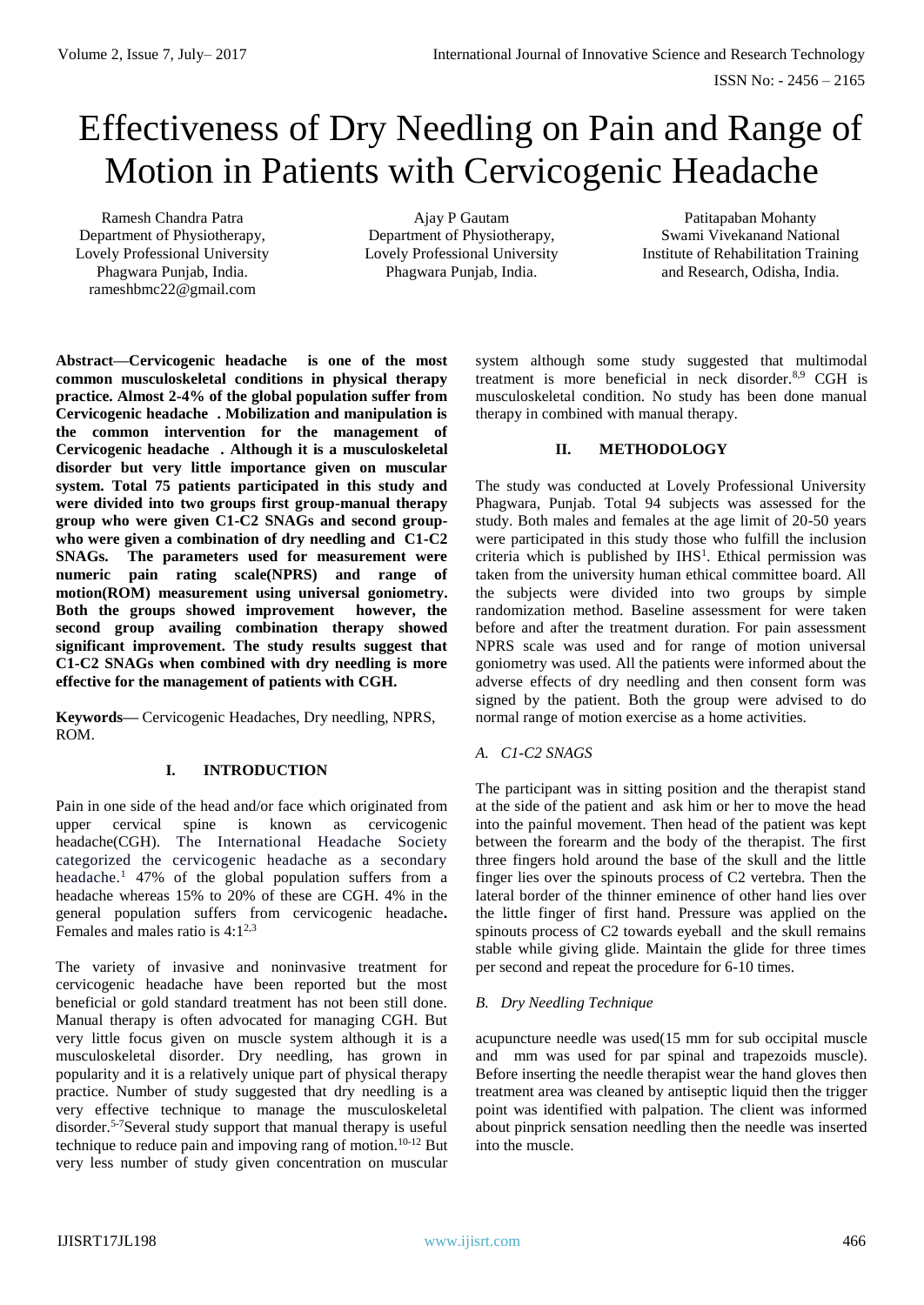

Fig. 1. Flow Chart Representing the Procedure of the Present Study.

# **III. DATA ANALYSIS AND RESULT**

Seventy five patients were participated in this study. 38 patients were participated in the manual therapy group and 37 patients were in the combined group who received manual therapy and dry needling both. No significant difference was found between the group

demographic and clinical outcome at base line baseline(table 1 and table 2). Pain intensity was reduced both the group( $P < .0001$ ) and range of motion also was improved in both the group( $P < .0001$ ). Between the group showed that more reduction of pain and improved range of motion in the combined group (Table 3).

| Group                            | Age              | M  |  |
|----------------------------------|------------------|----|--|
| Manual therapy                   | 37 <sub>±9</sub> |    |  |
| Manual therapy with Dry needling | $36 \pm 8$       | ш  |  |
| Total                            | $37\pm8$         | 26 |  |
|                                  |                  |    |  |

Note. Mean Value±Sd N= Number of Patient, M= Male, W=Women, Age= Years

Table: 1 Demographic Data.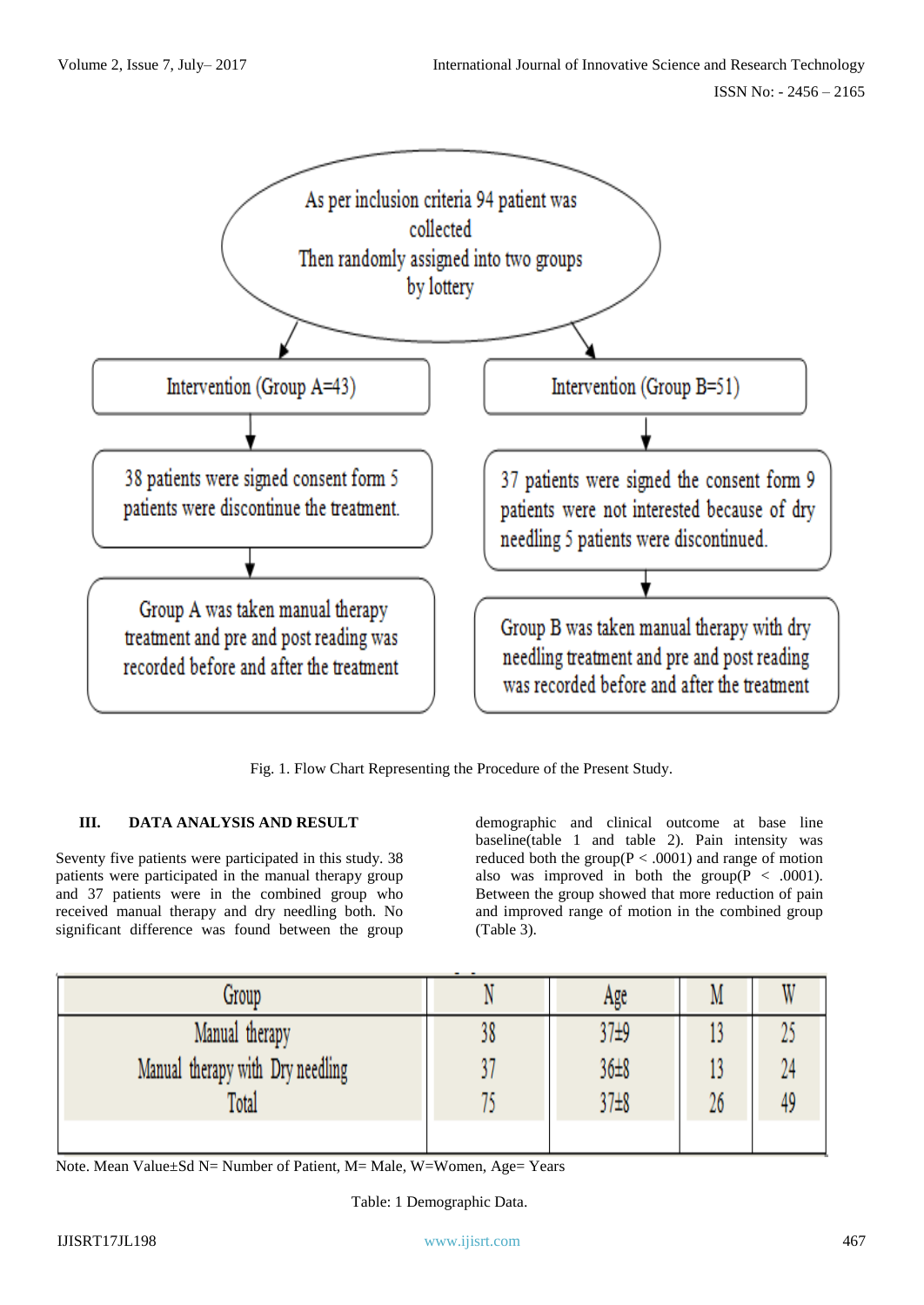| ISSN No: - 2456 - 2165 |  |
|------------------------|--|
|                        |  |

| Group   | <b>Outcome</b>        | Pre              | Post             | Differences within the group | p-value |
|---------|-----------------------|------------------|------------------|------------------------------|---------|
|         |                       | $(Mean \pm SD)$  | $(Mean \pm SD)$  |                              |         |
|         |                       |                  |                  |                              |         |
| Group A | <b>NPRS</b>           | $6.66{\pm}0.97$  | $3.13 \pm 1.5$   | 3.53                         | .0001   |
|         | Extension             | $46.18 \pm 7.9$  | $57.76 \pm 7.41$ | 11.58                        | .0001   |
|         | Flexion               | $35.53 \pm 7.5$  | $43.55 \pm 6.7$  | 8.02                         | .0001   |
|         | Left side flexion     | $30.39 \pm 5.85$ | $37.36 \pm 5.29$ | 6.97                         | .0001   |
|         | Right side flexion    | $28.55 \pm 6.5$  | $36.44 \pm 6.03$ | 10.89                        | .0001   |
|         | Left rotation         | $53.55 \pm 10.6$ | $66.18 \pm 9.84$ | 12.63                        | .0001   |
|         | <b>Right</b> rotation | $52.10\pm9.90$   | $65.39 \pm 9.18$ | 13.29                        | .0001   |
|         |                       |                  |                  |                              |         |
|         |                       |                  |                  |                              |         |
|         |                       |                  |                  |                              |         |
|         |                       |                  |                  |                              |         |
| Group B | <b>NPRS</b>           | $6.59 \pm 1.24$  | $0.16 \pm .37$   | 6.43                         | .0001   |
|         | Extension             | $49.07 \pm 8.5$  | $68.42 \pm 5.5$  | 19.35                        | .0001   |
|         | Flexion               | $38.50 \pm 1.28$ | $50.92 \pm 5.56$ | 12.42                        | .0001   |
|         | Left side flexion     | $33.29 \pm 5.52$ | $44.01 \pm 4.9$  | 10.72                        | .0001   |
|         | Right side flexion    | $30.26 \pm 7.06$ | $44.21 \pm 5.95$ | 13.95                        | .0001   |
|         | Left rotation         | $52.23 \pm 8.67$ | $74.2 \pm 5.87$  | 21.97                        | .0001   |
|         | Right rotation        | $55.50\pm9.35$   | $75.26 \pm 5.26$ | 19.76                        | .0001   |

Note. Pain Intensity Measured by NPRS(Numerical Pain Rating Scale), Rang of Motion Measured by Universal Goniometer.

Table: 2 Paired T-Test For Pain Intensity and Range of Motion

| <b>Outcome</b>     | <b>Group A</b>   | <b>Group B</b>   | <b>T</b> value | P value |
|--------------------|------------------|------------------|----------------|---------|
|                    | $(Mean \pm SD)$  | $(Mean \pm SD)$  |                |         |
|                    |                  |                  |                |         |
| <b>NPRS</b>        | $3.13 \pm 1.5$   | $0.16 \pm 0.37$  | 7.88           | .0001   |
| Extension          | $57.76 \pm 7.41$ | $68.42 \pm 5.5$  | 7.01           | .0001   |
| Flexion            | $43.55 \pm 6.7$  | $50.92 \pm 5.56$ | 6.31           | .0001   |
| Left side flexion  | $37.36 \pm 5.29$ | $44.01 \pm 4.9$  | 5.10           | .0001   |
| Right side flexion | $36.44 \pm 6.03$ | $44.21 \pm 5.95$ | 6.01           | .0001   |
| Left rotation      | $66.18 \pm 9.84$ | $74.2 \pm 5.87$  | 4.31           | .0001   |
| Right rotation     | $65.39 \pm 9.18$ | $75.26 \pm 5.26$ | 5.68           | .0001   |
|                    |                  |                  |                |         |
|                    |                  |                  |                |         |
|                    |                  |                  |                |         |

Note. Mean Value±Sd, Statistically Significant for Pain and Range of Motion (P < .0001)

Table 3: Un-Paired T-Test for Pain Intensity and Range of Motion

### **IV. DISCUSSION**

The result of that study provided that manual therapy was effective for CH but combined with dry needling was showed that more beneficial for CGH. It is recognized that CGH is a multidimensional disorder involved cervical dysfunction and muscular components so all aspects of this condition shall be treated during management.<sup>1</sup> The result of this study support the hypothesis that combined treatment of Manual therapy and dry needling substantially reduce pain and improve, ROM and in patients with CH.

The number of study showed that due to structural changes of upper cervical spine increase the sensitivity of trigeminal nucleus. The irritation of sensory neuron of supplying muscle

my developed central mediated muscle spasm.4,17that's leads to pain and restricted ROM.

Dry needling which produce a kind of mechanical pressure inside the muscle as a result electrically polarized the muscle and connective tissue which cause the collagen fibers also became electrically polarize. So it enhance the tissue remodeling.<sup>13</sup> The recent study suggested that dry needling has been shown promising effects on muscular dysfunction.<sup>14-</sup> <sup>16</sup> SNAGs are beneficial in correcting joint positional faults within improved quality movement patterns (mulligan-2002).

The result of this study showed that the is a improvement in both the group but the combined treatment of dry needling